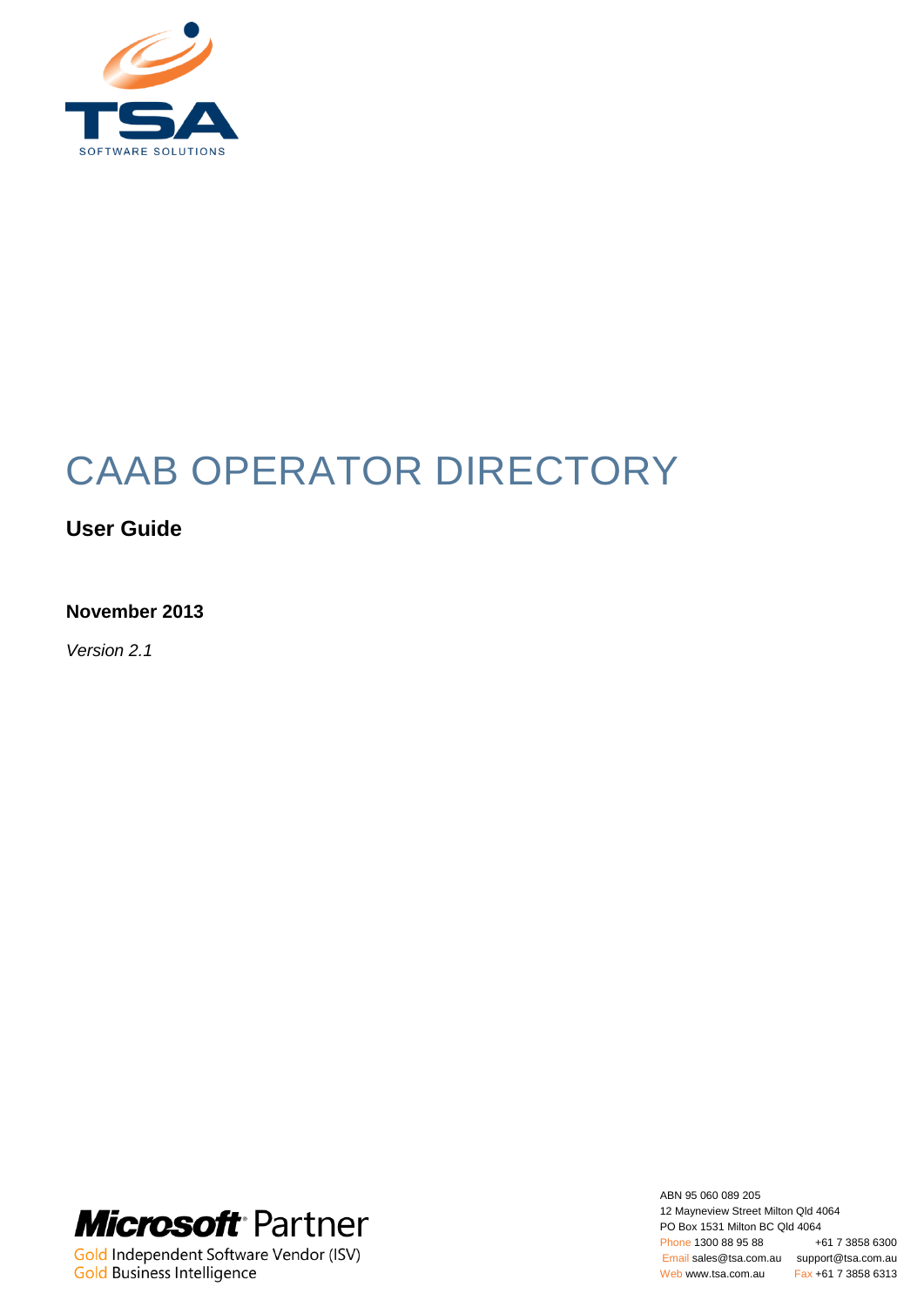

# **CONTENTS**

| 1              |       |  |
|----------------|-------|--|
| $\overline{2}$ |       |  |
|                | 2.1   |  |
|                | 2.2   |  |
|                | 2.3   |  |
|                | 2.4   |  |
| 3              |       |  |
|                | 3.1   |  |
|                | 3.1.1 |  |
|                | 3.1.2 |  |
|                | 3.1.3 |  |
|                | 3.1.4 |  |
|                | 3.2   |  |
|                | 3.3   |  |
|                | 3.4   |  |
|                | 3.5   |  |
|                | 3.5.1 |  |
|                | 3.5.2 |  |
|                | 3.5.3 |  |
|                | 3.5.4 |  |
|                | 3.5.5 |  |
|                |       |  |



ABN 95 060 089 205 12 Mayneview Street Milton Qld 4064 PO Box 1531 Milton BC Qld 4064 +61 7 3858 6300 Phone 1300 88 95 88 Email sales@tsa.com.au support@tsa.com.au Web www.tsa.com.au Fax +61 7 3858 6313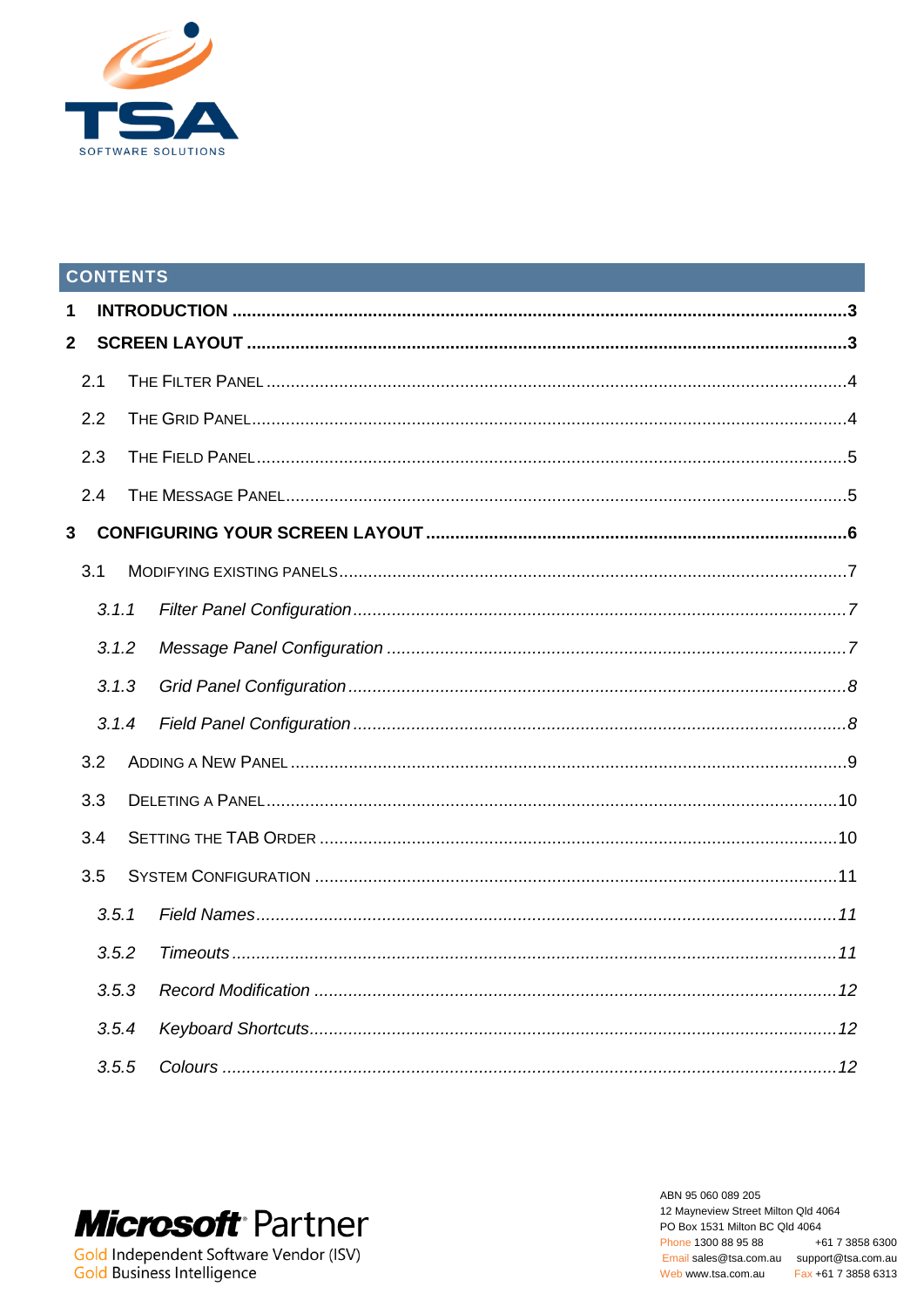

#### <span id="page-2-0"></span>**1 INTRODUCTION**

CAAB XL Operator Directory is a Module which interfaces directly with the CAAB XL staff database. It gives the operator all of the information they need to run an efficient reception system.

The operator will have access to all directory data entered by the database manager through CAAB XL. They will be able to maintain the database in an up-to-the-minute form. Records may not be deleted.

CAAB XL's Operator Directory Module is fully networked, which means directory records can be updated from any PC on the network. The "sharable" database allows for multiple operator access.

The Operator Directory is fully configurable to suit each operator's needs. Configuration options include screen layout and colours, font style and colour and keyboard shortcut assignments.

Messages can be taken by the operator and emailed to or printed for staff directly from within the software.

Each copy of the Directory Module keeps a local cache of the directory data to minimise database lookups and increase performance. This cache is automatically used as a fallback data source in the event of a network or server failure.

#### <span id="page-2-1"></span>**2 SCREEN LAYOUT**

The CAAB XL Operator Directory screen is made up of four distinct sections.

| <b>Operator Directory</b> |                             |                         |              |                                       |                |           | п<br>a.                     |                      |
|---------------------------|-----------------------------|-------------------------|--------------|---------------------------------------|----------------|-----------|-----------------------------|----------------------|
| V                         |                             |                         | 취            | $\mathcal{R}_\bullet$                 | ➾              | 7         | 12                          |                      |
| New (Ctrl+N)              | Edit (Ctrl+E) Save (Ctrl+S) | Cancel (Esc)            | Refresh (F5) | Configure                             | Exit (Ctrl+X)  | Help      | About                       |                      |
| <b>Extension (F1)</b>     |                             |                         | Surname [F2] |                                       | Firstname [F3] |           |                             | <b>Filter Panel</b>  |
| Surname                   | First name                  | Extension               | Mobile       | Email                                 |                | Alternate | Fax                         |                      |
| Carmichael                | Angelo                      | 30794                   | 0475559635   | acarmichael@example.com               |                |           |                             |                      |
| Damowitz-Jones            | Beth                        | 30747                   |              | bdamowitzjones@example.com            |                |           |                             |                      |
| Fallow                    | Martin                      | 30750                   | 0429467145   | mfallow@example.com                   |                |           |                             |                      |
| Greggs                    | James                       | 30752                   | 0425956701   | jgreggs@example.com                   |                |           |                             | <b>Grid Panel</b>    |
| Jenkins                   | Lou                         | 30749                   |              | ljenkins@example.com                  |                |           |                             |                      |
| McSweeney                 | Kevin                       | 30742                   |              | kmcsweeney@example.com                |                |           |                             |                      |
| Montgomery                | Rachel                      | 30745                   |              | rmontgomery@example.com               |                |           |                             |                      |
| $\blacktriangleleft$      |                             |                         |              |                                       |                |           | $\blacktriangleright$       |                      |
|                           |                             |                         |              |                                       |                |           |                             |                      |
| Display name:             | Carmichael, Mr Angelo       |                         |              |                                       |                |           |                             |                      |
| Surname:                  | Carmichael                  |                         |              |                                       |                |           |                             |                      |
| First name:               | Angelo                      |                         |              |                                       |                |           |                             |                      |
| Extension:                | 30794                       |                         |              |                                       |                |           | □ Directory Only            |                      |
| Secondary Extensions:     |                             |                         |              |                                       |                |           | $\pmb{\times}$              | <b>Field Panel</b>   |
| Mobile:                   | 0475559635                  |                         |              |                                       |                |           |                             |                      |
| Email:                    |                             | acarmichael@example.com |              |                                       |                |           |                             |                      |
| Notes:                    |                             |                         |              |                                       |                |           |                             |                      |
|                           |                             |                         |              |                                       |                |           |                             |                      |
|                           |                             |                         |              |                                       |                |           |                             |                      |
| <b>Messages</b><br>ឃ      |                             |                         |              | New (F9) X Delete (F10) @ Email (F11) |                |           | <b><i>A</i></b> Print (F12) |                      |
|                           |                             |                         |              |                                       |                |           |                             |                      |
|                           |                             |                         |              |                                       |                |           |                             | <b>Message Panel</b> |
|                           |                             |                         |              |                                       |                |           | $\overline{\mathbf{v}}$     |                      |
|                           |                             |                         |              |                                       |                |           |                             |                      |
| Working On-Line           |                             |                         |              |                                       |                |           |                             |                      |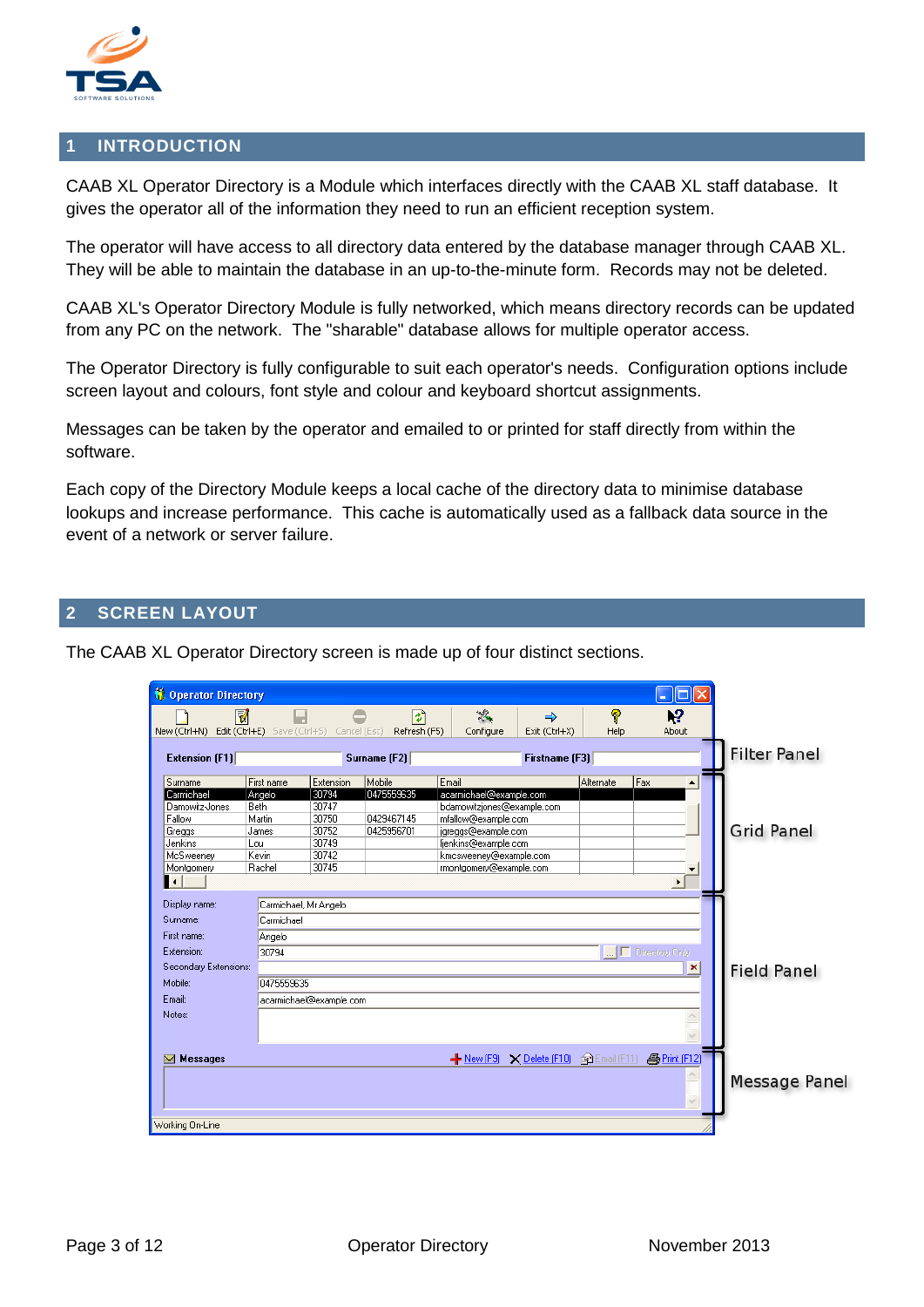

## <span id="page-3-0"></span>2.1 THE FILTER PANEL

This area allows the operator to select the records they wish to see. By selecting the field to filter on, using the Function or Control key assigned to it, the operator can type in the data to be applied. The search function is dynamic, meaning the filter is applied as each key is typed, narrowing the range of displayed records as it goes.

The filter function can be applied to multiple fields. In the example below, the operator may have pressed *F2* to search for Surname "Brown", then selected *F3* to narrow the search even further to locate the directory entry in question.

| Surname (F2) Brown<br><b>Firstname (F3)</b> James | <b>Extension (F1)</b> |  |  |  |  |  |
|---------------------------------------------------|-----------------------|--|--|--|--|--|
|---------------------------------------------------|-----------------------|--|--|--|--|--|

Operators and Administrators can customise the number and types filter panels to allow filtering on any fields they wish, and can assign their own shortcut Function or Control keys. This is described further in the *[Filter Panel Configuration](#page-6-1)* section.

The filter panel allows the operator to search on almost any directory field. These fields include:

- Extension First name Surname Display name
	- Staff Number **Title Conserver II** Location **CONS** Position
- Group **Description** Phone Fax
	-
- 
- 
- 
- 
- 
- 
- 
- 
- 
- Mobile number Home Phone Alternate numbers Email address
- Status Messages Notes 5 User defined fields
- **Departments**

# <span id="page-3-1"></span>2.2 THE GRID PANEL

| Surname        | First name | <b>Extension</b> | Mobile     | Email                      | <u>l Alternate</u> | Fax |  |
|----------------|------------|------------------|------------|----------------------------|--------------------|-----|--|
| Carmichael     | Angelo     | 30794            | 0475559635 | acarmichael@example.com    |                    |     |  |
| Damowitz-Jones | Beth       | 30747            |            | bdamowitzjones@example.com |                    |     |  |
| Fallow         | Martin.    | 30750            | 0429467145 | mfallow@example.com        |                    |     |  |
| Greggs         | IJames,    | 30752            | 0425956701 | jgreggs@example.com        |                    |     |  |
| Jenkins        | Lou        | 30749            |            | ljenkins@example.com       |                    |     |  |
| McSweeney      | Kevin      | 30742            |            | kmcsweeney@example.com     |                    |     |  |
| Montgomery     | Rachel     | 30745            |            | montgomery@example.com     |                    |     |  |
|                |            |                  |            |                            |                    |     |  |

The Grid Panel displays data for all the directory entries on your system that match the current filter. The data can be limited to a specific site if required.

The slide bar along the bottom will display all fields in the directory record. The column widths can be adjusted to suite your needs. Hover the mouse over the dividing line until the cursor changes to  $\ddot{+}$ . Then click and drag the divider to the required column width.

Further adjustment to the Grid Panel including the column selection and display order is available in the *[Grid Panel Configuration](#page-7-0)* module.

- 
-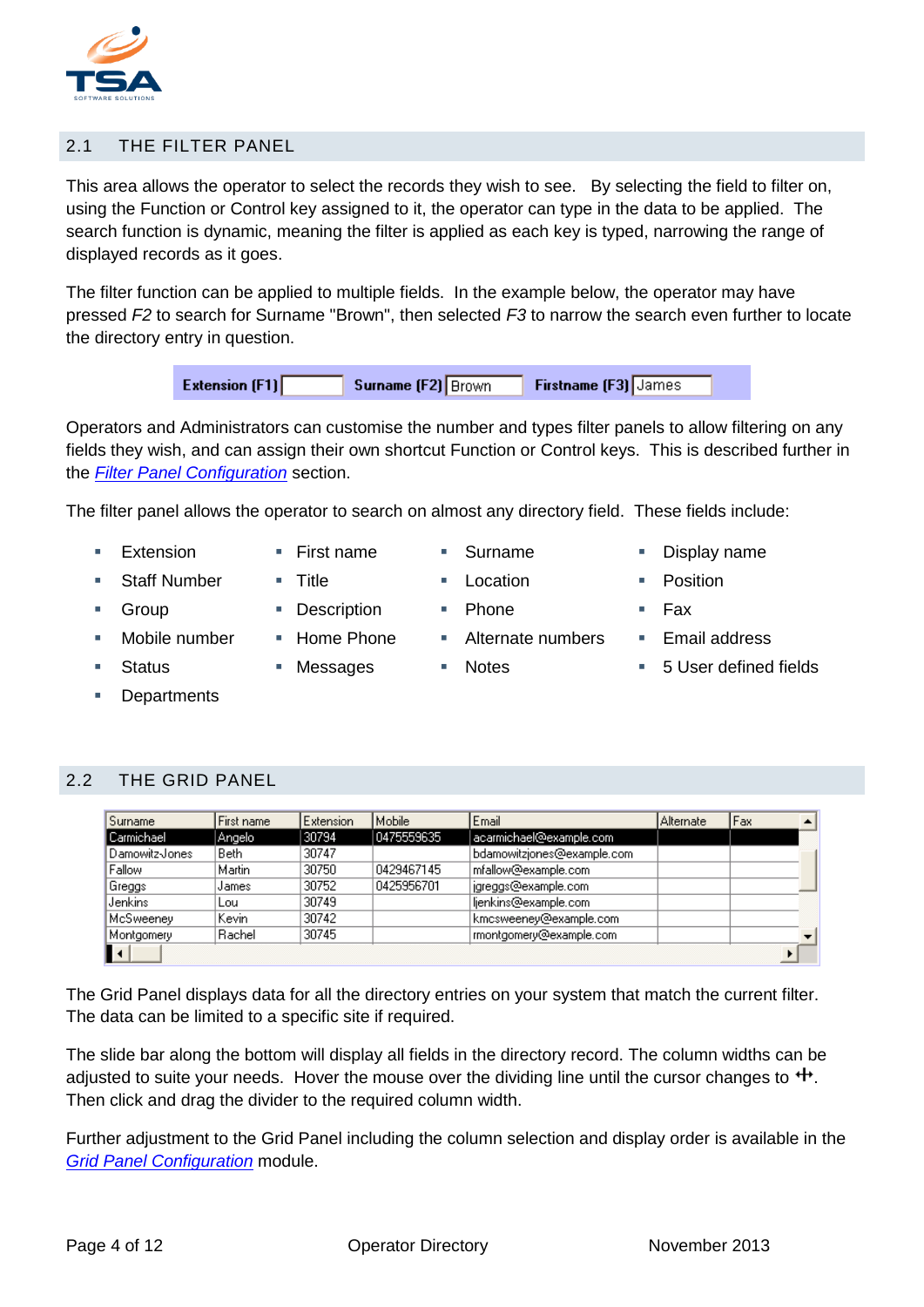

#### <span id="page-4-0"></span>2.3 THE FIELD PANEL



The Field Panel displays the configurable data for the record. By highlighting a record and clicking on the edit button, the operator can change any of these. The fields shown on the initial screen are the defaults. The Operator or Administrator can create additional Field Panels and select the fields you want to edit in *[Field Panel Configuration](#page-7-1)*.

#### <span id="page-4-1"></span>2.4 THE MESSAGE PANEL



The Message Panel displays the date, time and first line of any messages for this entry. You can add, delete, email and print messages for the record that you have selected. There is no limit to the number of messages you can store against a record.

*[Message Panel Configuration](#page-6-2)* can be adjusted in the *Configure* section of the software.

*Note: Selecting Delete will delete all messages in the record's list.*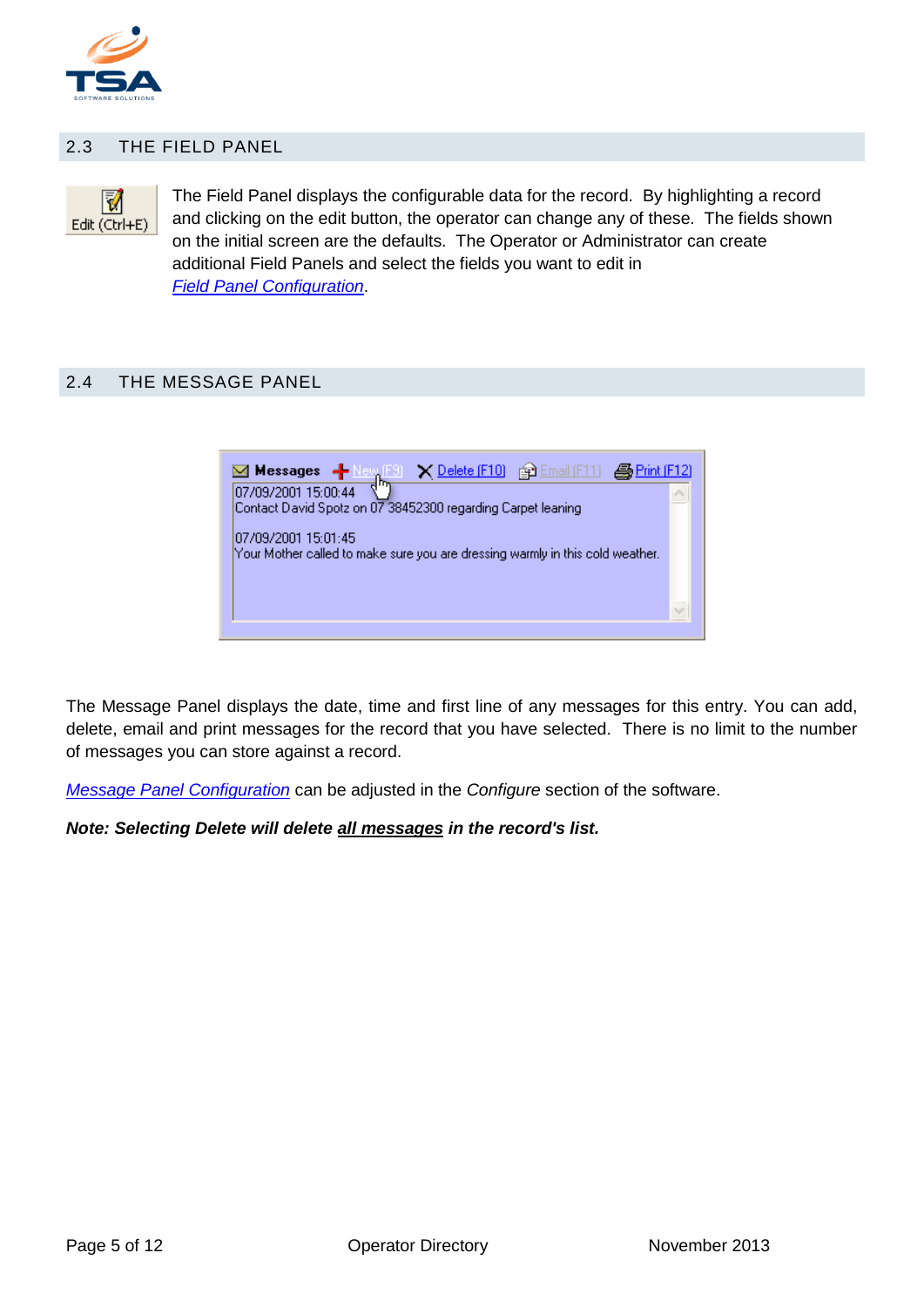

# <span id="page-5-0"></span>**3 CONFIGURING YOUR SCREEN LAYOUT**

CAAB XL Operator Directory allows for a great deal of personalisation. By clicking *Configure* at the top of the screen the Operator will be taken into a configuration screen similar to the one below:

| <b>COperator Directory</b>                                                                                                                                                                                                   |                           |              |                             |           |        |                |   |  |  |
|------------------------------------------------------------------------------------------------------------------------------------------------------------------------------------------------------------------------------|---------------------------|--------------|-----------------------------|-----------|--------|----------------|---|--|--|
| X<br>New Panel<br>Delete Panel                                                                                                                                                                                               | é?<br>Properties          | ▓⊟<br>System | e <sub>b</sub><br>Tab Order | н<br>Save | Cancel | 7<br>Help      |   |  |  |
|                                                                                                                                                                                                                              |                           |              |                             |           |        |                |   |  |  |
| <b>Extension (F1)</b>                                                                                                                                                                                                        |                           |              | Surname [F2]                |           |        | Firstname (F3) |   |  |  |
| Grid panel field list: Surname,First name,Extension,Mobile,Email,Alternate numbers,Fax,Home phone,Status,Directory ID,Record<br>type,Number,Position,Group,Description,Phone,Extension ID,Silent number,Department ID,Markup |                           |              |                             |           |        |                |   |  |  |
| ID,Message,Notes,UDF1,UDF2,UDF3,UDF4,UDF5,Last modified,Modified by                                                                                                                                                          |                           |              |                             |           |        |                |   |  |  |
|                                                                                                                                                                                                                              |                           |              |                             |           |        |                |   |  |  |
|                                                                                                                                                                                                                              |                           |              |                             |           |        |                |   |  |  |
|                                                                                                                                                                                                                              |                           |              |                             |           |        |                |   |  |  |
|                                                                                                                                                                                                                              |                           |              |                             |           |        |                |   |  |  |
|                                                                                                                                                                                                                              |                           |              |                             |           |        |                |   |  |  |
| Display name:                                                                                                                                                                                                                | Carmichael, Mr Angelo     |              |                             |           |        |                |   |  |  |
| Sumame:                                                                                                                                                                                                                      | Carmichael                |              |                             |           |        |                |   |  |  |
| First name:                                                                                                                                                                                                                  | Angelo                    |              |                             |           |        |                |   |  |  |
| Extension:                                                                                                                                                                                                                   | □ Directory Only<br>30794 |              |                             |           |        |                |   |  |  |
| Secondary Extensions:                                                                                                                                                                                                        | 190006                    |              |                             |           |        |                |   |  |  |
| Mobile:                                                                                                                                                                                                                      | 0475559635                |              |                             |           |        |                |   |  |  |
| lEmail:                                                                                                                                                                                                                      | acarmichael@example.com   |              |                             |           |        |                |   |  |  |
| Notes:                                                                                                                                                                                                                       |                           |              |                             |           |        |                |   |  |  |
|                                                                                                                                                                                                                              |                           |              |                             |           |        |                |   |  |  |
|                                                                                                                                                                                                                              |                           |              |                             |           |        |                |   |  |  |
|                                                                                                                                                                                                                              |                           |              |                             |           |        |                |   |  |  |
| <b>马</b> Print [<br><b>Messages</b><br>图 Email (F11<br>$-$ New (F9)<br>$\times$ Delete (F10)                                                                                                                                 |                           |              |                             |           |        |                |   |  |  |
| Contact David Spotz on 07 38452300 re: Carpet Cleaning                                                                                                                                                                       |                           |              |                             |           |        |                | ۸ |  |  |
|                                                                                                                                                                                                                              |                           |              |                             |           |        |                | v |  |  |
|                                                                                                                                                                                                                              |                           |              |                             |           |        |                |   |  |  |
| Working On-Line                                                                                                                                                                                                              |                           |              |                             |           |        |                |   |  |  |

This gives an overview of the Directory screen layout and provides the user with several options, which include:

- **Create new panels**
- Delete panels
- **Modify panel properties**
- **Move panels / Modify screen layout**
- **Modify Tab Key Order**
- Customise field names
- **Create keyboard shortcuts**
- **Customise colours**
- **Modify system refresh timing**
- **Allow/Disable record Editing or Adding**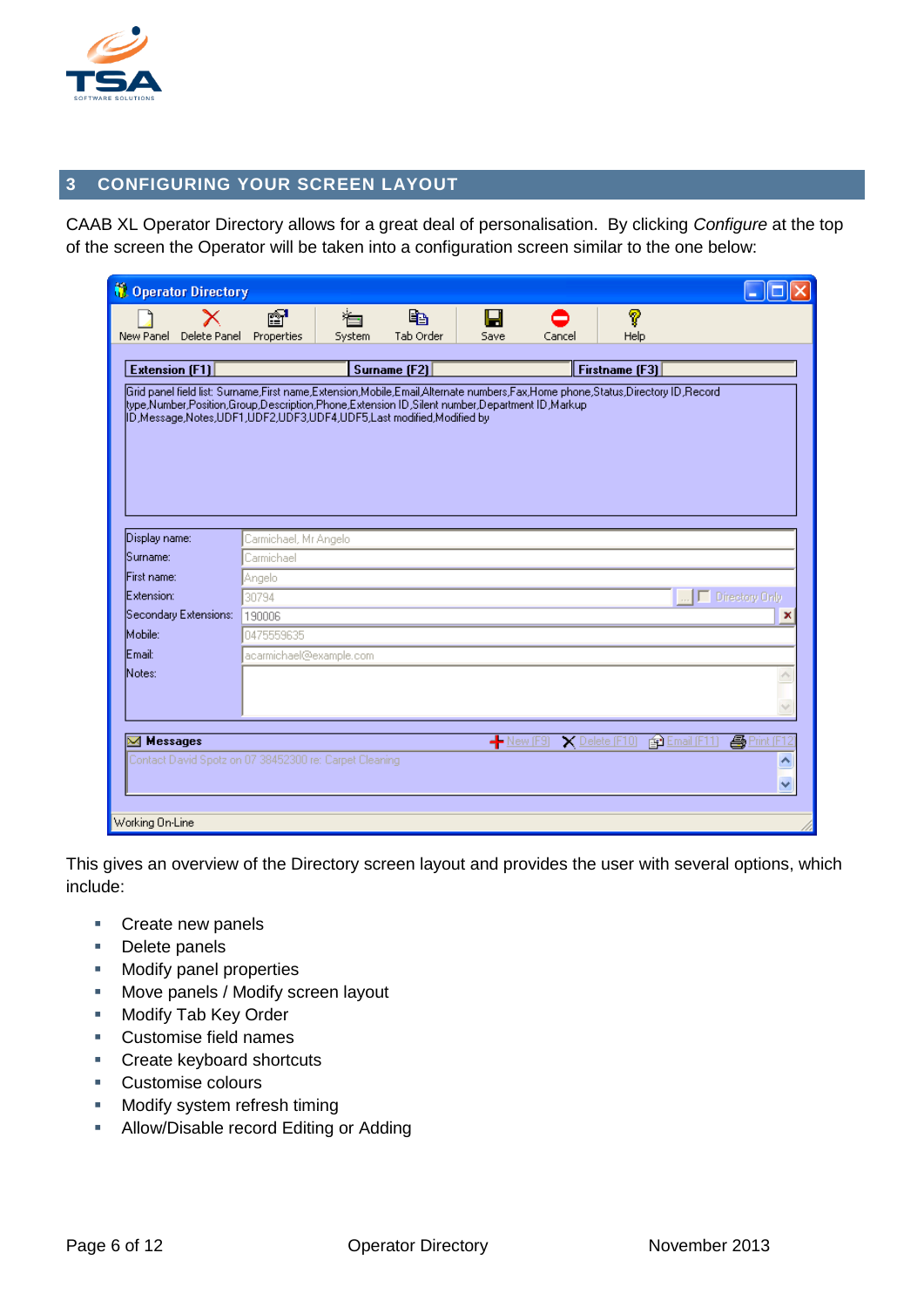<span id="page-6-2"></span>

# <span id="page-6-0"></span>3.1 MODIFYING EXISTING PANELS

The size and position of any of the panels can be adjusted by clicking on the panel in question. You can then drag and drop the panel into the position you require, or if you want to adjust the size of the panel, click on the yellow "handles" on the side or corner of the box and drag the panel borders to the size required.

| Display name:<br>Carmichael, Mr Angelo<br>Surname:<br> Carmichael<br>First name:<br>Angelo<br>Extension:<br>□ Directory Only<br>30794<br>Secondary Extensions:<br>190006<br>Mobile:<br>0475559635 |  |  |  |  |  |  |  |
|---------------------------------------------------------------------------------------------------------------------------------------------------------------------------------------------------|--|--|--|--|--|--|--|
|                                                                                                                                                                                                   |  |  |  |  |  |  |  |
|                                                                                                                                                                                                   |  |  |  |  |  |  |  |
|                                                                                                                                                                                                   |  |  |  |  |  |  |  |
|                                                                                                                                                                                                   |  |  |  |  |  |  |  |
|                                                                                                                                                                                                   |  |  |  |  |  |  |  |
|                                                                                                                                                                                                   |  |  |  |  |  |  |  |
| Email:<br>acarmichael@example.com                                                                                                                                                                 |  |  |  |  |  |  |  |

| <b>Configure Filter Panel</b>                      |  |      |
|----------------------------------------------------|--|------|
| Select which field to filter by:                   |  |      |
| Extension                                          |  |      |
| Extension<br>Mobile<br>AltNumbers                  |  | icel |
| Fax<br>HomePhone<br>Email<br>Status<br>DirectoryID |  |      |

#### <span id="page-6-1"></span>3.1.1 Filter Panel Configuration

Doubleclick the Filter panel to adjust the properties. You are presented with the *Configure Filter Panel* popup, which will contain a complete list of the filter fields for your selection. Select the field you wish to filter on.

Initially the filter field will be given a "Fast key" comprising of *CTRL* plus the first letter of the field. So the Fast Key for "Fax" will be *CTRL+F*.

Fast keys can be modified in System Configuration under *[Keyboard Short Cuts](#page-11-1)*.

#### 3.1.2 Message Panel Configuration

Doubleclick this panel to configure the message facility.

#### *Automatically clear messages after printing or emailing* will do just that. If this field is not

checked, you will need to manually clear older messages to keep your data current.

*Use email* can be used to enable or disable the email function for Operator Directory. The computer in use will need to have access to email facilities.

| Configure Message Panel                                                       |
|-------------------------------------------------------------------------------|
| Automatically clear messages after printing or emailing<br>$\nabla$ Use email |
| Username:                                                                     |
| Password:                                                                     |
| Preview email before sending                                                  |
| $\Box$ Email on record save                                                   |
|                                                                               |

*Username* and *Password* fields are used if required for email operations.

*Preview email before sending* enables a preview of any email messages before sending.

*Email on record save* sends the email as soon as a message record is saved. If this field is not checked, you will need to manually select the Email function before the message will be sent.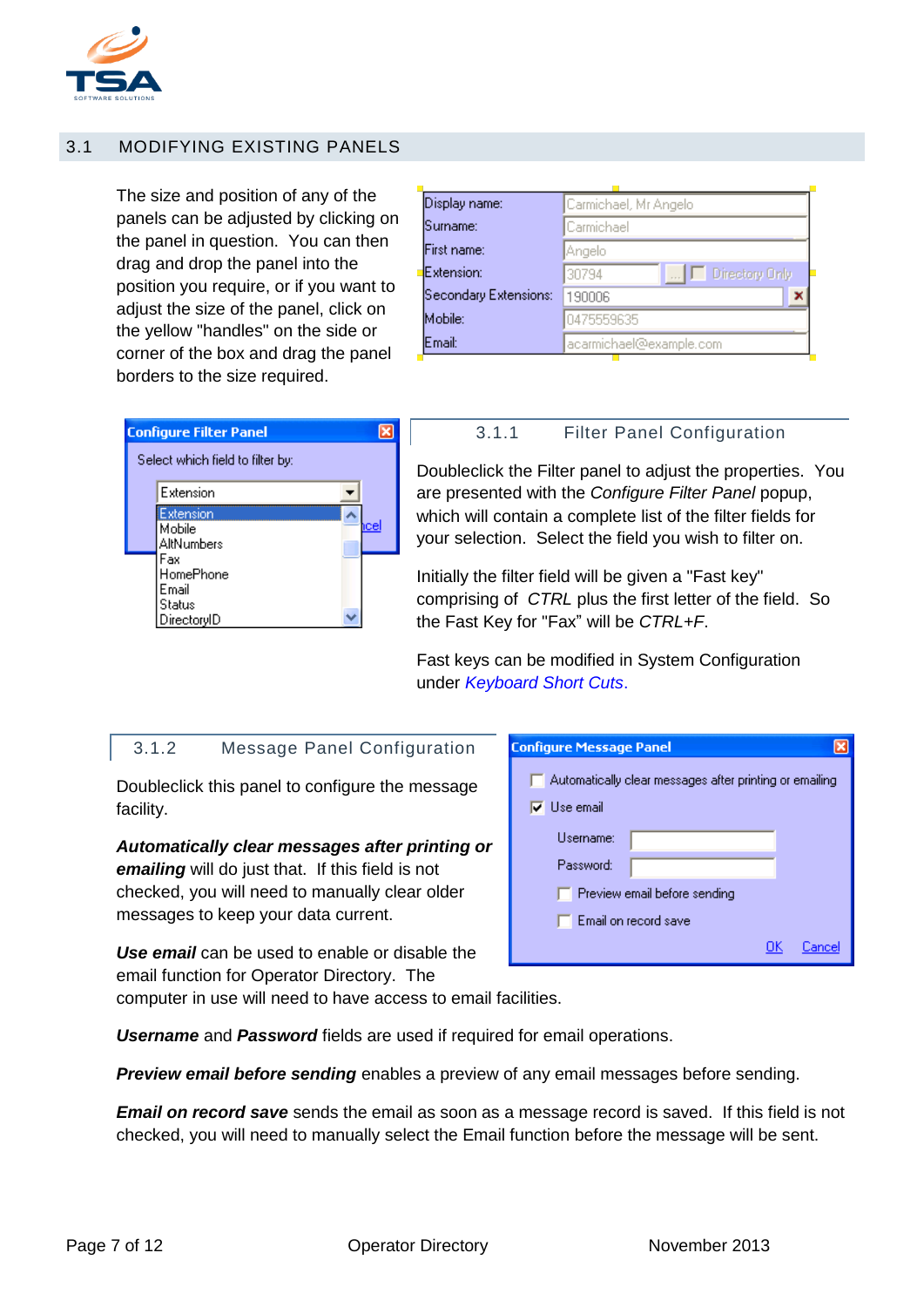

| <b>Configure Grid Panel</b> |                                         |  |
|-----------------------------|-----------------------------------------|--|
|                             | Select which fields to show in the grid |  |
| Show                        | Display Name                            |  |
| ⊡                           | Surname                                 |  |
| 罓                           | First name                              |  |
| M                           | Extension                               |  |
|                             | Display name                            |  |
|                             | Department name                         |  |
| ᢦ                           | Mobile                                  |  |
| ✓                           | Email                                   |  |
|                             | Location                                |  |
|                             | Department                              |  |
|                             | Title                                   |  |
|                             | Cancel<br>OΚ                            |  |

## <span id="page-7-0"></span>3.1.3 Grid Panel Configuration

Doubleclick this panel to select the fields to display in the database window. Switch fields on/off by checking on the *Show* checkboxes.

Highlight the field you wish to move and use the Arrow buttons on the right to move the column positions for the available fields.

# <span id="page-7-1"></span>3.1.4 Field Panel Configuration

Doubleclick on this panel to select which fields to display and edit.

As with the Grid Panel Configuration, use the *Show* checkboxes and Arrow buttons to the right to modify how fields display.

The *Override Caption Width* checkbox will manually adjust the space used for captions in the Fields Panel in the width box. Otherwise, the width will default to the widest caption used.

The font size can also be adjusted as required.

| <b>Configure Fields Panel</b>                         |                                              |  |  |  |  |  |  |  |
|-------------------------------------------------------|----------------------------------------------|--|--|--|--|--|--|--|
|                                                       | Select which fields to display in this panel |  |  |  |  |  |  |  |
| Display Name<br>Show                                  |                                              |  |  |  |  |  |  |  |
| Display name<br>☑                                     |                                              |  |  |  |  |  |  |  |
| Department name                                       |                                              |  |  |  |  |  |  |  |
| Department                                            |                                              |  |  |  |  |  |  |  |
| Title                                                 |                                              |  |  |  |  |  |  |  |
| Surname<br>է                                          |                                              |  |  |  |  |  |  |  |
| First name<br>☑                                       |                                              |  |  |  |  |  |  |  |
| Extension<br>▽                                        |                                              |  |  |  |  |  |  |  |
| Mobile<br>И                                           |                                              |  |  |  |  |  |  |  |
| Alternate numbers                                     |                                              |  |  |  |  |  |  |  |
| Fax                                                   |                                              |  |  |  |  |  |  |  |
| Override caption width<br>$1620 -   +  $<br>Font size |                                              |  |  |  |  |  |  |  |
| 8<br>UK<br>L'ance                                     |                                              |  |  |  |  |  |  |  |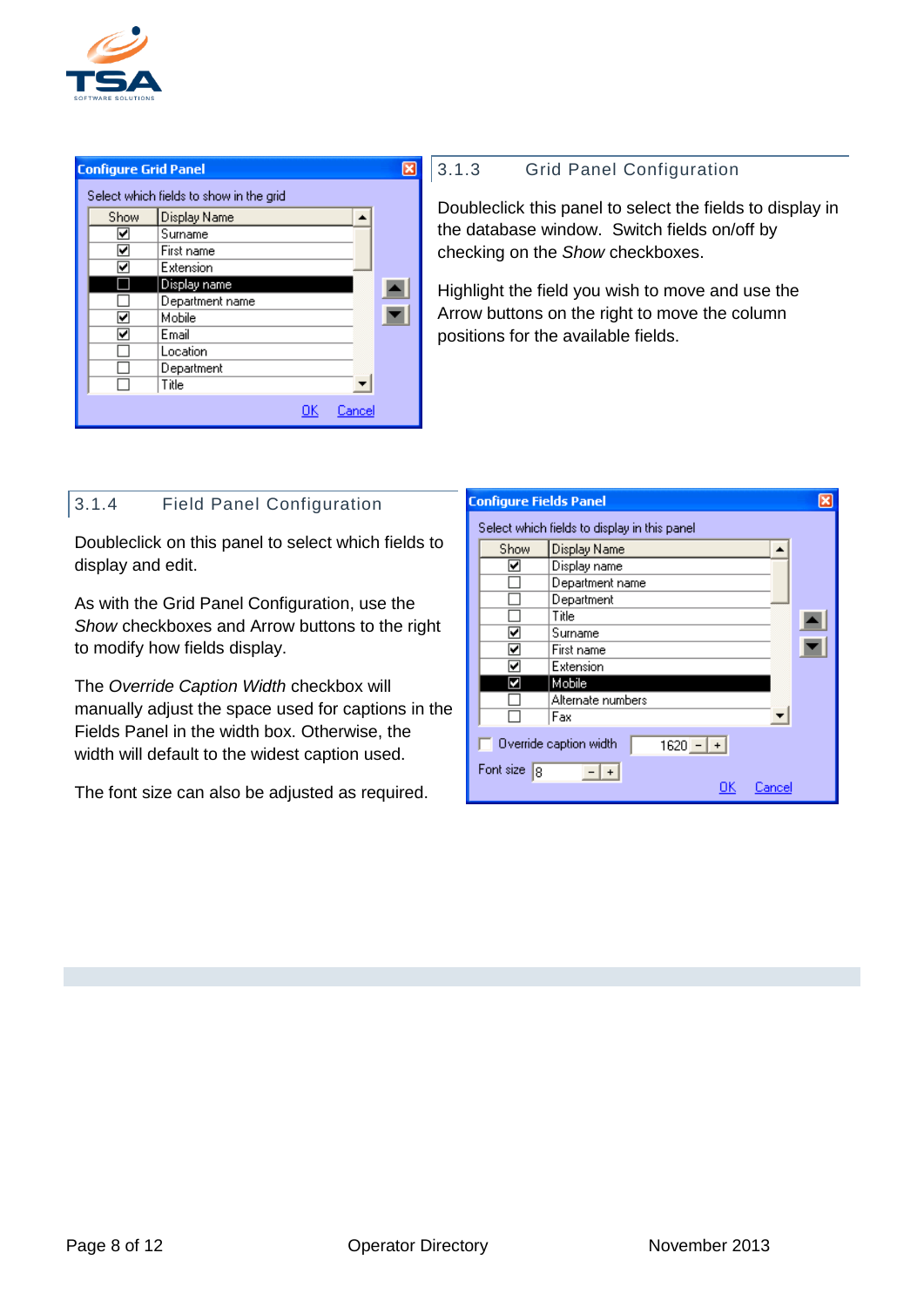

#### <span id="page-8-0"></span>3.2 ADDING A NEW PANEL

Click *New Panel* in the top right-hand corner of the screen to create additional panels for the directory system.

The only additional panels that can be created are "Fields" and "Filters" panels. Select the type of panel you wish to create and select *Create Panel*.



A new panel with the default entries will be generated. Adjust the position and size to suit and doubleclick on it to invoke the panel configuration screen. Select the fields you wish to display and save the configuration. The final layout should match your requirements but, if not, go back into configuration and fine-tune it.

An example of a second "Field Panel" and how it affects the layout is shown below:

| Display name<br>Ø<br>Phone<br>☑<br>Mobile |                   |                  |                    | 07 39876543         |
|-------------------------------------------|-------------------|------------------|--------------------|---------------------|
|                                           |                   |                  | Mobile:            | 0425956701          |
|                                           |                   |                  | Email:             | jgreggs@example.com |
| ☑<br>Email<br>☑<br>Fax                    |                   | $\blacktriangle$ | Fax:               | 07 39876500         |
| ☑                                         | Alternate numbers |                  | Alternate numbers: | 07 321 06758        |
| ☑<br>Home phone                           |                   |                  | Home phone:        | 07 32109876         |
| Department<br>Title                       | Department name   |                  |                    |                     |
| Override caption width                    | $1320 - +$        |                  |                    |                     |

The result of adding the panel above is now the screen will display two "Field panels" side by side that contain different data.

| Display name:         | Greggs, Mr James               | Phone:             | 07 39876543         |
|-----------------------|--------------------------------|--------------------|---------------------|
| Surname:              | Greggs                         | Mobile:            | 0425956701          |
| First name:           | James                          | Email:             | igreggs@example.com |
| Extension:            | $\Box$ Directory Only<br>30752 | Fax:               | 107 39876500        |
| Secondary Extensions: | ×                              | Alternate numbers: | 07 32106758         |
| Description:          |                                | Home phone:        | 107 32109876        |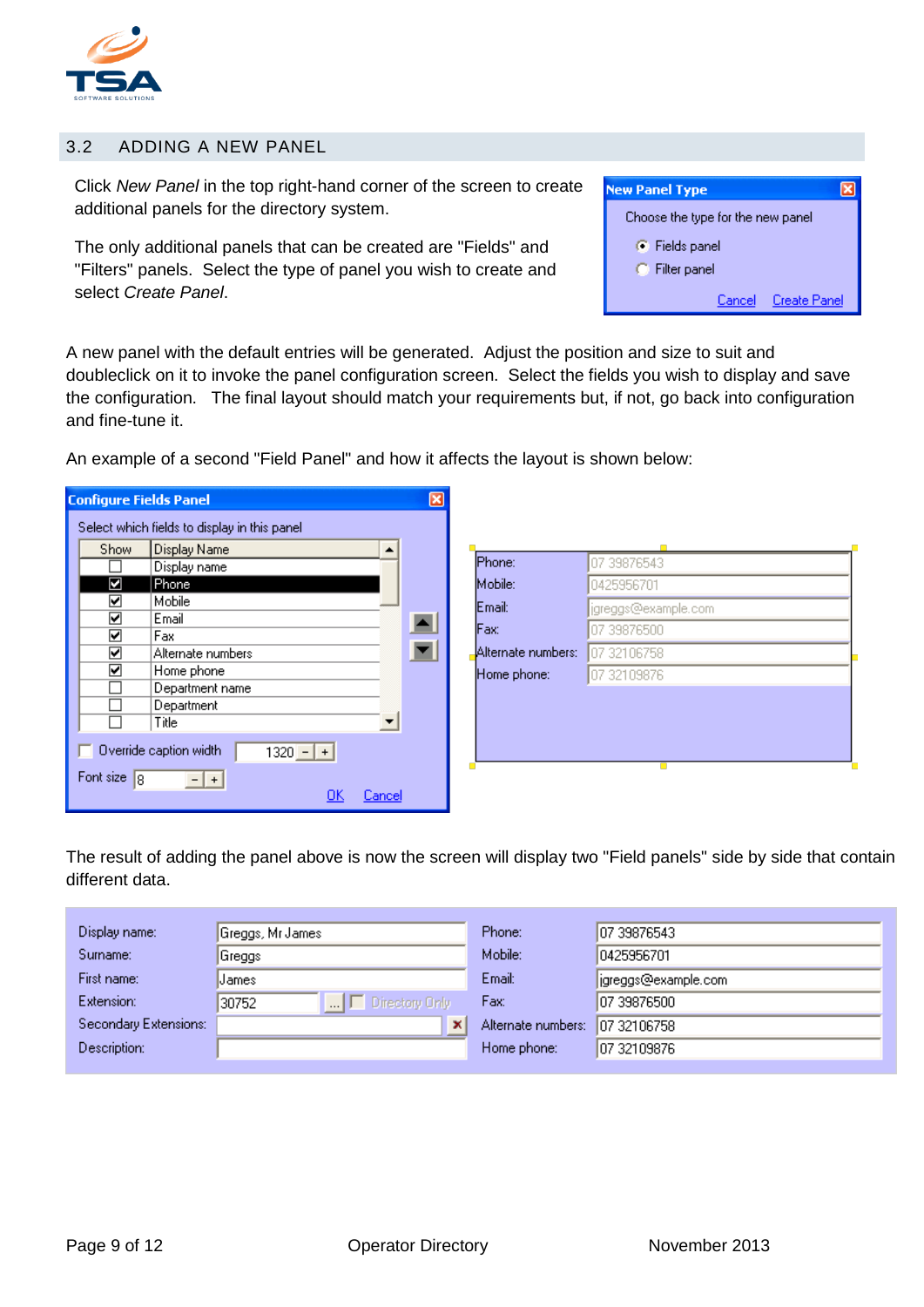

#### <span id="page-9-0"></span>3.3 DELETING A PANEL

The Configuration screen gives the operator the ability to remove panels from the screen configuration.

There are only two panel types that can be deleted: The Filter Panels and Field Panels.

Select a panel and click *Delete Panel*. The system prompts before removing the selection.

|           |                       | <b>Coperator Directory</b> |            |        |                                                     |
|-----------|-----------------------|----------------------------|------------|--------|-----------------------------------------------------|
| New Panel |                       | Delete Par                 | Properties | System | Tab Order                                           |
|           | <b>Extension (F1)</b> |                            |            |        |                                                     |
|           |                       | <b>OperatorDirectory</b>   |            |        |                                                     |
|           |                       |                            |            |        | Are you sure you want to delete the selected panel? |
|           |                       |                            | Yes        | No     |                                                     |

## <span id="page-9-1"></span>3.4 SETTING THE TAB ORDER

To adjust panel order that *tabbing* through the application will follow, click *Tab Order*.

| <b>C</b> Operator Directory |                       |                                        |                  |                  |                                                                                               |            |                                                                                                                                                |                                   |
|-----------------------------|-----------------------|----------------------------------------|------------------|------------------|-----------------------------------------------------------------------------------------------|------------|------------------------------------------------------------------------------------------------------------------------------------------------|-----------------------------------|
| New Panel                   | X<br>Delete Panel     | ☎<br>Properties                        | System           | la.<br>Tab Order | Save                                                                                          | Cancel     | 7<br>Help                                                                                                                                      |                                   |
|                             |                       |                                        |                  |                  |                                                                                               |            |                                                                                                                                                |                                   |
| <b>Extension (F1)</b>       |                       |                                        |                  | Surname [F2]     |                                                                                               |            | Firstname (F3)<br>Grid panel field list: Surname,First name,Extension,Mobile,Email,Alternate numbers,Fax,Home phone,Status,Directory ID,Record |                                   |
|                             |                       |                                        |                  |                  | ltype.Number.Position.Group.Description.Phone.Extension ID.Silent number.Department ID.Markup |            |                                                                                                                                                |                                   |
|                             | <b>Tab ordering</b>   |                                        | ×                |                  |                                                                                               |            |                                                                                                                                                |                                   |
|                             |                       | Click on controls to set the tab order |                  |                  |                                                                                               |            |                                                                                                                                                |                                   |
|                             | Next tab index: 1     |                                        |                  |                  |                                                                                               |            |                                                                                                                                                |                                   |
|                             | Restart tab ordering  |                                        | Done             |                  |                                                                                               |            |                                                                                                                                                |                                   |
|                             |                       |                                        |                  |                  | Phone:                                                                                        |            |                                                                                                                                                |                                   |
| Display name:<br> Surname:  |                       | Greggs, Mr James<br>Greggs             |                  |                  | Mobile:                                                                                       | 0425956701 |                                                                                                                                                |                                   |
| First name:                 |                       | James                                  |                  |                  | Email:                                                                                        |            | jgreggs@example.com                                                                                                                            |                                   |
| Extension:                  |                       | 30752                                  | □ Directory Only |                  | <b>Fax:</b>                                                                                   |            |                                                                                                                                                |                                   |
|                             | Secondary Extensions: |                                        |                  | ×                | Alternate numbers:                                                                            |            |                                                                                                                                                |                                   |
| lEmail:                     |                       | jgreggs@example.com                    |                  |                  | Home phone:                                                                                   |            |                                                                                                                                                |                                   |
| Description:                |                       |                                        |                  |                  |                                                                                               |            |                                                                                                                                                |                                   |
|                             |                       |                                        |                  |                  |                                                                                               |            |                                                                                                                                                |                                   |
|                             |                       |                                        |                  |                  |                                                                                               |            |                                                                                                                                                |                                   |
| <b>Messages</b>             |                       |                                        |                  |                  | $-$ New (F9)                                                                                  |            | $\times$ Delete (F10)                                                                                                                          | <b>马Print</b> [F<br>图 Email (F11) |
|                             |                       |                                        |                  |                  |                                                                                               |            |                                                                                                                                                |                                   |
|                             |                       |                                        |                  |                  |                                                                                               |            |                                                                                                                                                |                                   |
|                             |                       |                                        |                  |                  |                                                                                               |            |                                                                                                                                                |                                   |
| Working On-Line             |                       |                                        |                  |                  |                                                                                               |            |                                                                                                                                                |                                   |

By clicking on the panel you wish to TAB to first, you assign index *1* to it. Click on the next panel for index 2, and so on. Click *Restart Tab Ordering* to begin again. Click *Done* when finished.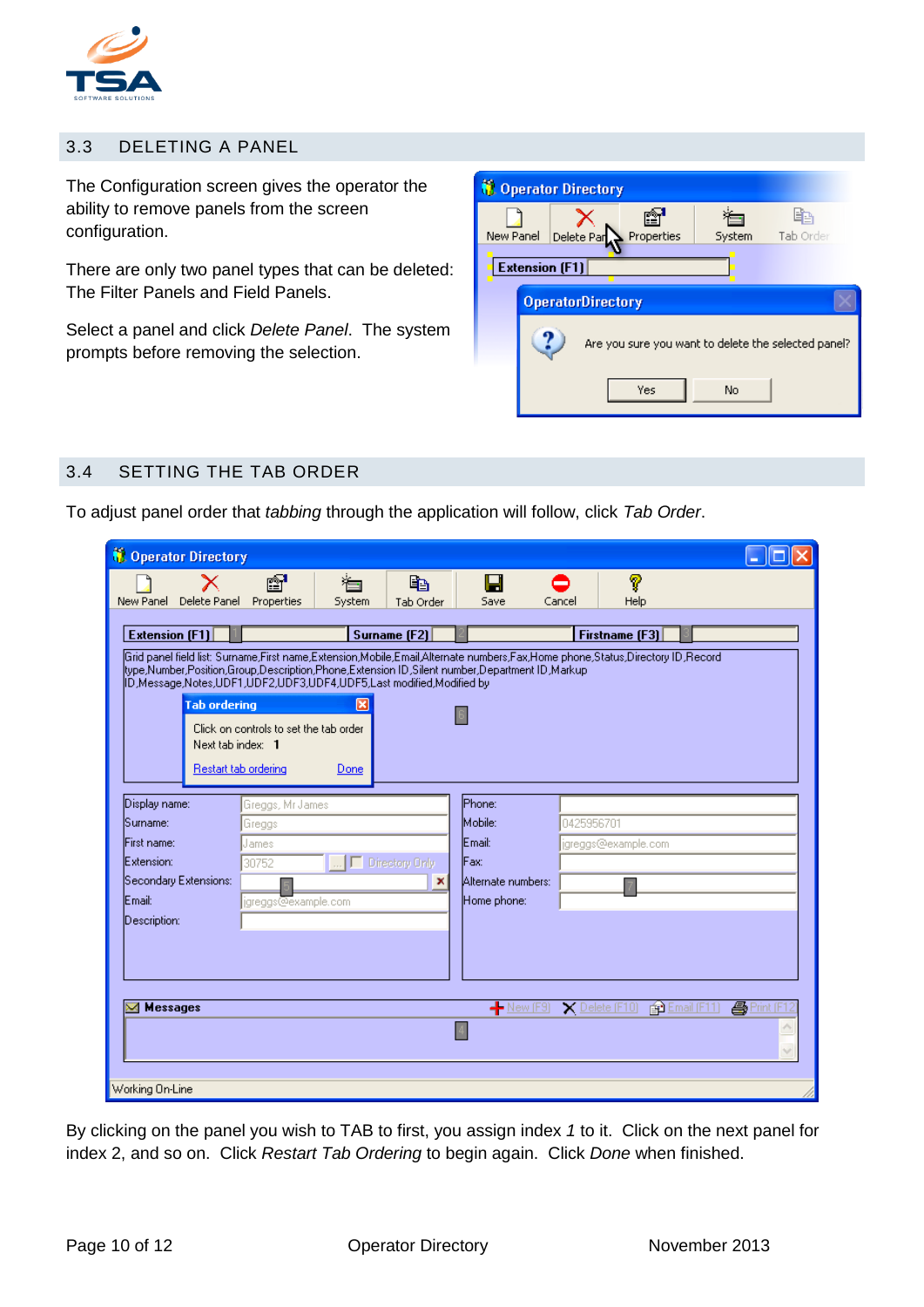

## <span id="page-10-0"></span>3.5 SYSTEM CONFIGURATION

|                                              | The grid below allows you to change the display names for fields | Commands:                     |  |  |  |
|----------------------------------------------|------------------------------------------------------------------|-------------------------------|--|--|--|
| Database field name                          | Display Name                                                     | New Message                   |  |  |  |
| <b>AltNumbers</b>                            | Alternate numbers                                                | Delete Messages               |  |  |  |
| Department                                   | Department                                                       | Email Message                 |  |  |  |
| DepartmentID                                 | Department ID                                                    | <b>Print Messages</b>         |  |  |  |
| DepartmentName                               | Department name                                                  |                               |  |  |  |
| Description                                  | Description                                                      | Shortcut key:                 |  |  |  |
| DirectoryID                                  | Directory ID                                                     | Default shortcuts             |  |  |  |
| DisplayName                                  | Display name                                                     |                               |  |  |  |
| Email                                        | Email                                                            | Colours                       |  |  |  |
| Extension                                    | Extension                                                        |                               |  |  |  |
| ExtensionID                                  | Extension ID                                                     | Screen Foreground             |  |  |  |
| Fax                                          | Fax                                                              | Screen Background             |  |  |  |
| Firstname                                    | First name                                                       |                               |  |  |  |
| Group                                        | Group                                                            | Unedited Data Foreground      |  |  |  |
| HomePhone                                    | Home phone                                                       | Unedited Data Background      |  |  |  |
| Default field names                          |                                                                  |                               |  |  |  |
|                                              |                                                                  | <b>Edited Data Foreground</b> |  |  |  |
| Timeouts                                     |                                                                  | Edited Data Background        |  |  |  |
| $\nabla$ Automatically refresh data every 60 | seconds<br>$+$                                                   |                               |  |  |  |
|                                              |                                                                  | <b>URL Hover</b>              |  |  |  |
| Record Modification                          |                                                                  | <b>URL</b> Unselected         |  |  |  |
|                                              |                                                                  |                               |  |  |  |

By selecting the *System* button the following screen is displayed:

System Configuration allows the user to make a variety of adjustments to the way the system treats and displays the data. This area allows for a great deal of customisation of the system. The areas that can be changed are as follows:

#### <span id="page-10-1"></span>3.5.1 Field Names

In this area there are two columns. The first contains the database names of all of the fields in the directory. The second column contains the current Display Name for each field. The Display Names may be changed to suit the user's needs.

Each workstation can be customised individually.

#### <span id="page-10-2"></span>3.5.2 Timeouts

The Directory system can be shared with a number of operators at any given time. This means that the data on display can be constantly changing from a variety of sources. It is important, therefore that changes made to the database are reflected accurately on each directory operator's screen.

The **refresh** function refocuses the data displayed in your current window to take into account changes made. The default period for this is 60 seconds. The tick box will switch on/off this function.